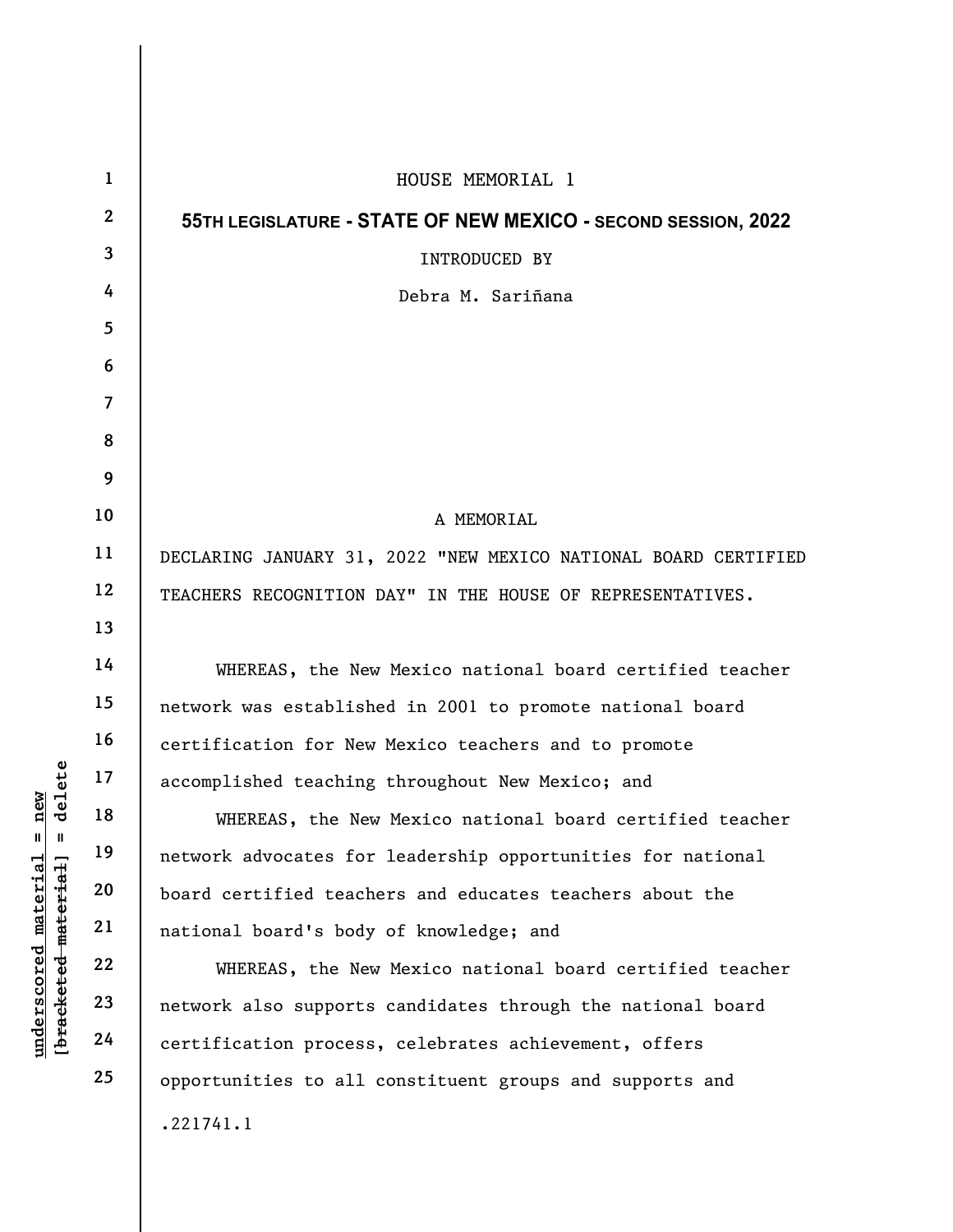recognizes all national board certified teachers in all school districts in the state and in the legislature; and

WHEREAS, national board certified teachers are nationally recognized as being among the best teachers in the profession, with more than sixty-nine percent remaining in the classroom after twenty years of teaching; and

WHEREAS, national board certification is a rigorous process that can take three to five years to achieve and requires that applicants demonstrate competency across three performance-based domains and pass a written test of content and pedagogical knowledge; and

WHEREAS, a comprehensive study conducted by the national research council found that students of national board certified teachers make greater gains on achievement tests over time than students of non-certified teachers, and New Mexico students of national board certified teachers have shown fifteen to eighteen months' growth in one school year; and

understand material material material material material material material material material density and the same correction of the same correction of the same correction of the same correction of the same correction of the WHEREAS, New Mexico has one thousand three hundred eighty national board certified teachers who have been certified since 1995 across numerous public school districts, bureau of Indian education schools and charter schools, with many national board certified teachers and national board candidates serving in Title I schools; and

WHEREAS, New Mexico ranks twenty-first in the nation for national board certification, eleventh for percentage of board .221741.1  $- 2 -$ 

1

2

3

4

5

6

7

8

9

10

11

12

13

14

15

16

17

18

19

20

21

22

23

24

25